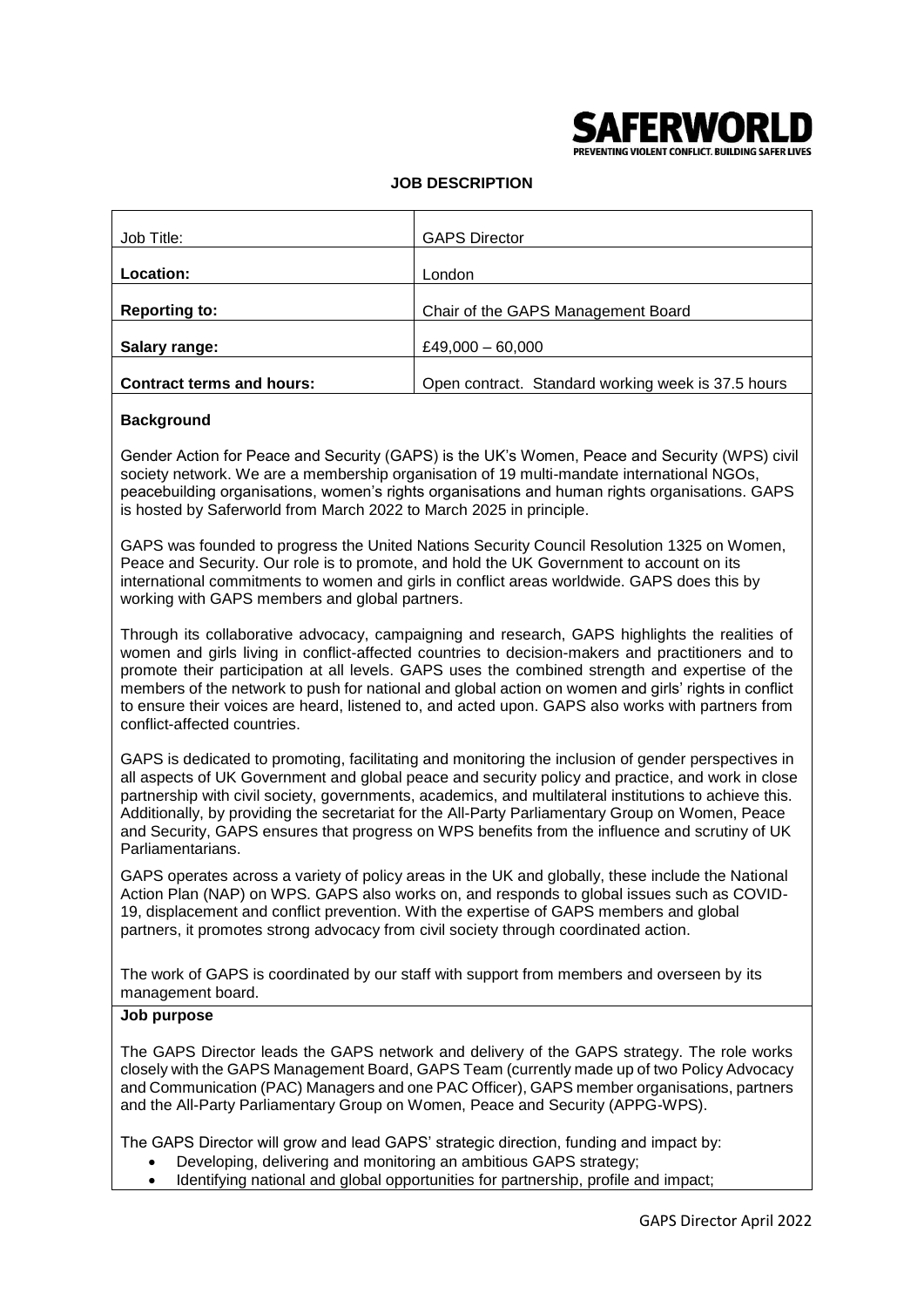- Growing GAPS funding, resources and capacity;
- Ensuring GAPS is a compliant, accountable network;
- Ensuring GAPS is institutionalised within member organisations as well as UK and global civil society;
- Building on and expanding GAPS' stakeholder relationships in the UK and globally;
- Representing GAPS at national and global Women, Peace and Security fora.

The post-holder will be committed to feminist, anti-racist and inclusive ways of working, with a strong understanding of working in multi-cultural settings and accompanying women's organisations, people and processes, including in conflict settings. They will lead GAPS team and members to increase their influence and impact through strategic WPS advocacy and lead on the development of advocacy strategies and tools that can be used to effectively influence change at all levels but with a focus of UK Government's work in countries and at central level.

#### **Roles and responsibilities**

#### **Staff Management (10%)**

- Ensure GAPS staff deliver their duties and responsibilities in line with the GAPS strategy
- Ensure GAPS staff have the necessary training relevant to their job descriptions and agreed objectives
- Line manage GAPS PAC Managers
- Ensure opportunities are shared between the team
- Cultivate positive team culture and ways of working in line with GAPS values.

#### **Governance and strategic direction (15%)**

- Ensure the effective development, implementation & Monitoring, Evaluation and Learning (MEL) of the GAPS strategy, based on good practice and changing global geo-politics and opportunities
- Ensure GAPS is resourced including by developing and maintaining the three-year budget and fundraising strategy
- Lead the development of GAPS annual plans and monthly activities in line with the GAPS strategy
- Ensure the GAPS Management Board can support the implementation of the GAPS strategy as well as its strategic direction
- Ensure GAPS meets its obligations under the hosting agreement with Saferworld
- Ensure GAPS policies and procedures meet GAPS requirements and are in line with good practice
- Ensure GAPS Monitoring, Evaluation and Learning is based on good practice and meets the needs of the organisation, including demonstrating success and learning against the GAPS strategy and global geo-political changes
- Develop the GAPS annual report to a high standard to demonstrate GAPS' impact

# **Fundraising and Donor Relations (25%)**

- Develop and implement a GAPS fundraising strategy
- Manage strategic donor relations
- Lead GAPS funding applications, develop budgets, financial and narrative reports and donor relations – along with the rest of the GAPS team - to meet the GAPS resourcing needs
- Ensure GAPS fundraising is compliant with the practices of the host organisation.

#### **Policy and Advocacy (30%)**

- Identify national and global opportunities for GAPS to implement its strategy
- Publicly represent GAPS at high level meetings
- Maintain and develop external relations in UK and globally, with relevant NGOs and networks, policy makers, politicians, and the media
- Expand, build and maintain relations with the wider WPS network (non-GAPS members) to further GAPS reach and impact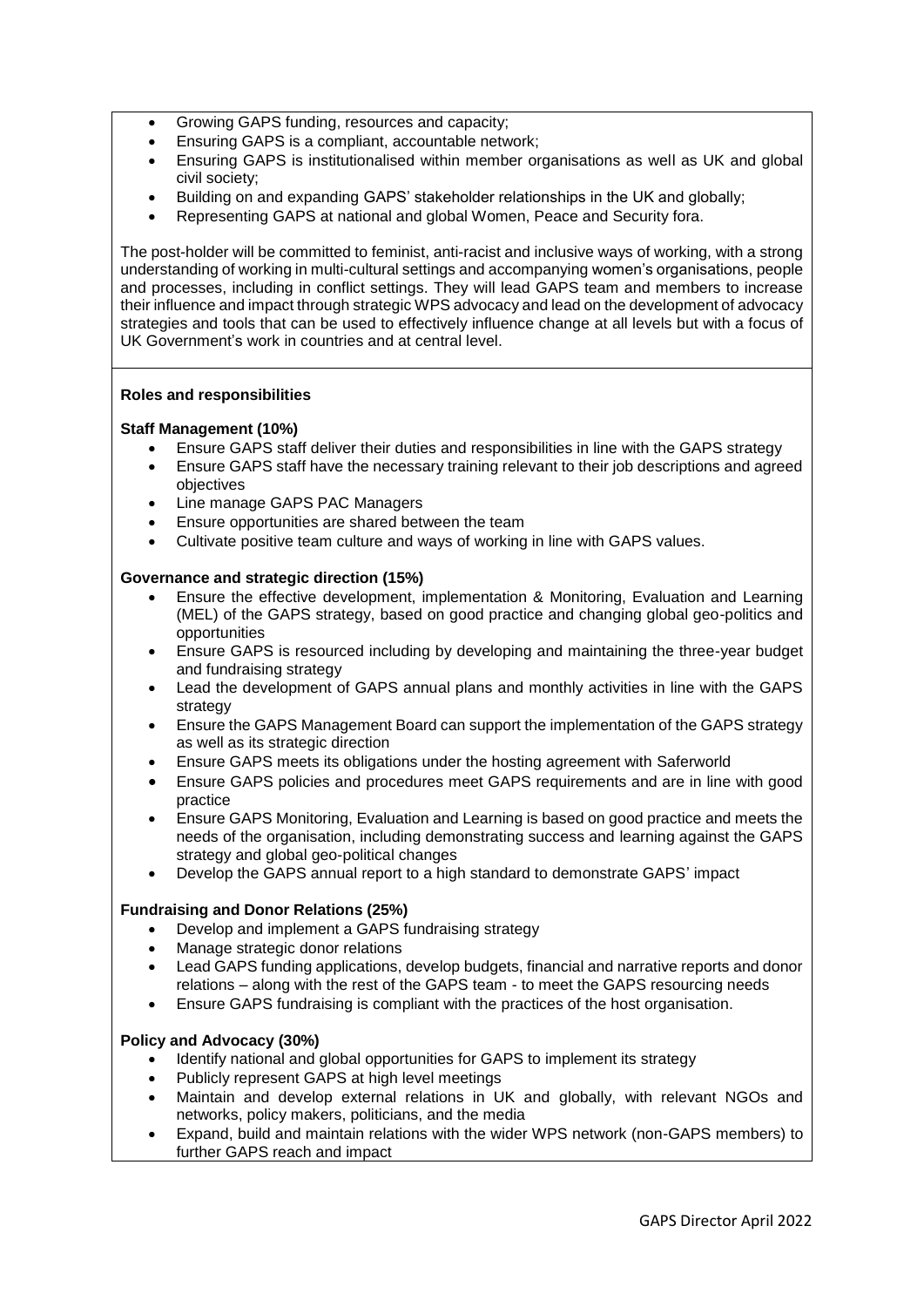- Identify strategic opportunities to deliver recommendations to decision-makers in line with the GAPS strategy
- Build and maintain relationships with organisations in the Global South and diaspora organisations
- Further develop GAPS global reputation as a centre of excellence on Women, Peace and **Security**
- Identify opportunities for GAPS members to undertake joint country-specific work
- Ensure GAPS structures deliver effectively to achieve the GAPS strategy, including by maintaining and developing GAPS working groups and agreeing and overseeing working group annual plans
- Project manage and input into GAPS working groups, ensuring a range of GAPS members are engaged
- Develop GAPS policy documents and briefings
- Sign off on all GAPS policy Concept Notes, policy papers, comms plans, and formal communication (letters and policy documents) with civil society, ministers, parliamentarians and government officials
- Identify opportunities for and deliver training to relevant stakeholders

# **Network Coordination (10%)**

- Ensure GAPS is coordinated effectively to deliver the GAPS strategy, including by delivering impact for GAPS members
- Expand, build and maintain relations with GAPS members, including SMT members in GAPS member organisations
- Retain and grow the membership of GAPS
- Ensure members are engaged in GAPS policy and advocacy work
- Ensure GAPS members receive streamlined and clear communications from GAPS
- Ensure GAPS member meetings deliver for the GAPS member needs
- Ensure actions from GAPS member and Governance meetings are implemented
- Identify opportunities to develop projects with GAPS members
- Uphold GAPS values and principles in everything GAPS does<sup>1</sup>

# **APPG (5%)**

- Ensure the APPG-WPS delivers on the GAPS strategy through signing off on and supporting the annual APPG plan, including liaising with Co-Chairs and members when required
- Identify new opportunities for the APPG in line with the GAPS strategy
- Maintain relationships with parliamentarians and APPG members where necessary
- Represent GAPS at the APPG when required
- Sign off on briefings when required

# **Comms (5%)**

- Oversee the GAPS communications strategy and plans and ensure these support the GAPS organisational strategy
- Sign off on GAPS website content

# **Key working relationships**

- GAPS Management Board
- GAPS Member Organisations
- UK Government and other relevant stakeholders
- Saferworld's Programmes & PS&L team
- Saferworld's Research and PAC teams: work collaboratively on WPS and gender advocacy towards national, regional and international decision-making processes; and sharing

<sup>1</sup> <sup>1</sup> Our work is guided and informed by our commitment to and belief in: peace, participation, non-violence, non-partisanship, cooperation, democratic decision-making, transparency, openness, feminism, clear communication, learning, integrity and independence.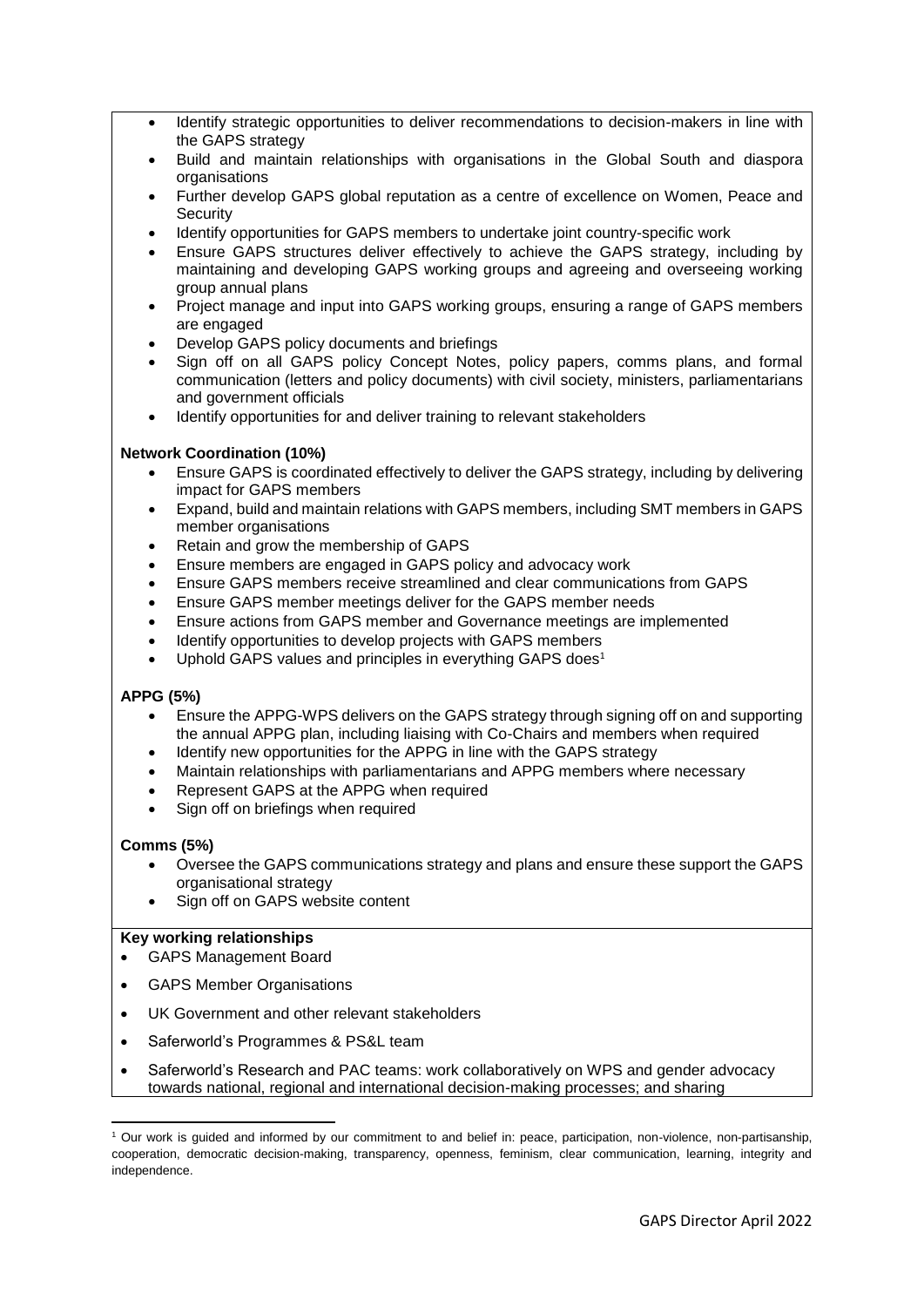information, providing advice and guidance in relation to own specialist thematic knowledge as per GAPS' strategic interests and areas.

Colleagues in fundraising, finance and operations.

| <b>Scope and accountability</b>                    |                                                                                                                                                                                                                                                                                                                                                                                                                                                                     |
|----------------------------------------------------|---------------------------------------------------------------------------------------------------------------------------------------------------------------------------------------------------------------------------------------------------------------------------------------------------------------------------------------------------------------------------------------------------------------------------------------------------------------------|
| <b>Decision making and limits</b><br>of authority  | The post-holder is expected to demonstrate senior strategic<br>leadership and innovation in order to contribute to the achievement<br>of GAPS' strategic objectives and cross-cutting priorities. The post-<br>holder is a senior member of staff with responsibility for ensuring<br>appropriate and timely WPS policy & programmes design<br>implementation and MEL; and for overseeing GAPS fundraising,<br>membership, external influencing and representation. |
| <b>Financial resources</b>                         | Budget and financial management responsibility over<br>the<br>organisation's budget, and oversight of reporting and compliance.                                                                                                                                                                                                                                                                                                                                     |
| <b>Other resources</b>                             | Responsible for cross-network and organisational information-<br>sharing and lessons learning resources, training materials and<br>programming guidelines.                                                                                                                                                                                                                                                                                                          |
| People management                                  | Expected to set the framework for leadership and team identity, in<br>accordance with Saferworld management standards and values.<br>Management, pastoral care/mentoring and strategic oversight of<br>GAPS Team. Direct Line management of more senior members of<br>GAPS staff.                                                                                                                                                                                   |
| Legal, regulatory and<br>compliance responsibility | Responsible for all donor compliance and compliance with host<br>organisation's systems as part of project implementation and<br>donor relations.                                                                                                                                                                                                                                                                                                                   |

# **Person specification**

# **Skills and knowledge**

- Ability to demonstrate having led a small organisation or part of an organisation, including ability to develop and implement an organisational strategy and lead annual planning processes
- Ability to demonstrate project and programme management and working with multiple partners
- Demonstrable experience of working with partners in ways that reflect the feminist and antiracist principles of power-sharing and accompaniment
- Ability to lead fundraising, including government, trust, foundation and multilateral agency applications
- Ability to manage budgets, including from multiple donors
- Proven experience developing and implementing policy and advocacy strategies that influence/bring about significant policy or practice change
- Ability to draft, review and sign-off policy, advocacy or research documents
- Ability to build and maintain successful relationships with multiple stakeholders
- Ability to work with a civil society, government, parliament or multilateral organisations
- Experience of representing an organisation, including to deliver key messaging
- Ability to manage staff, empower and motivate a team, and develop collaborative crossorganisational teams and external coalitions in a way that reflects the principles of powersharing and accompaniment
- Knowledge and understanding of Women, Peace and Security frameworks and how they apply to the international community and Government policy and programmes
- Knowledge and understanding of broader international frameworks and commitments relevant to gender equality and women and girls' rights